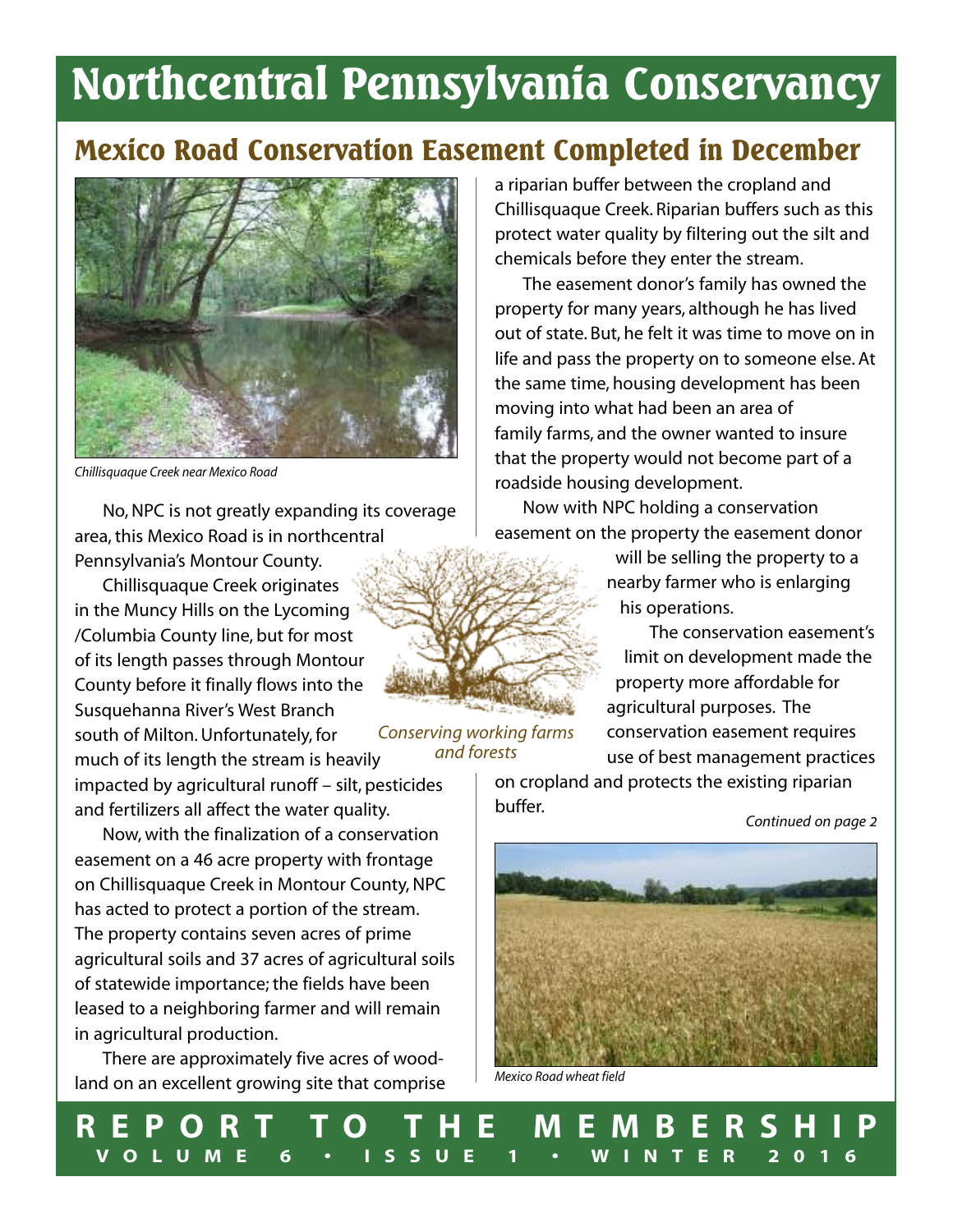## **Mexico Road...** *Continued from front page*

Mexico Road between Milton and Washingtonville borders the property and offers a scenic view of the entire parcel in a sweeping arc from the road, across the fields and on to the woodland along Chillisquaque Creek.

This is NPC's second conservation easement protecting a portion of Chillisquaque Creek in Montour County. Thank you to all of our supporters for their help in making this project possible!



*Mexico Road 2015*

## **Kayak or Stand Up Paddleboard**

It's not too early to start planning your summer. July 16, 2016 will find NPC once again partnering with Canoe Susquehanna for a paddle trip on the West Branch Susquehanna.You'll get to see our area from a new perspective while watching for riverside wildlife, improving your paddling skills, learning about local history and enjoying the companionship of other friendly paddlers!

We'll be on Canoe Susquehanna's "West Branch Express"route.This route is 5 river miles from Watsontown to Milton with a stop at mile 3 for optional purchased food at a riverside restaurant (including ice cream).With the shorter distance, you might want to think about trying a stand up paddleboard.

## **Stream Restoration Projects Being Planned**

As my fingers thaw out from my walk to the office from the lot I park in, it's hard to believe that the 2016 construction season will be the seventh year NPC has worked with PA Fish and Boat Commission, PA DEP, and County Conservation Districts throughout the region to improve water quality.

The Watershed Specialists and Chesapeake Bay Technicians have been talking to landowners in watersheds all over the region and are doing a great job of finding willing landowners with stream front properties that have opportunity and potential.

The winter months are spent visiting sites and developing a list of potential projects (as of today that list has 70 possible sites on it and I know there are more visits happening in the next couple of weeks); discussing what equipment will be needed at each site and which contractor has the equipment to handle the job; and for our partners at Susquehanna University, picking through the macroinvertebrate (bug) samples collected during the 2015 season.

In the next couple of weeks the group will meet to prioritize projects for the upcoming year, talk about when projects can and cannot happen (vacations, other commitments, weddings, babies, etc.), and set a tentative schedule for construction. Once that tentative schedule is set, contractors will be finalized and supplies will be ordered.

We'll continue to update you on the projects and progress in upcoming newsletters. You can also keep an eye on our Facebook page for more information and photos.



**https://www.facebook.com/NPConservancy**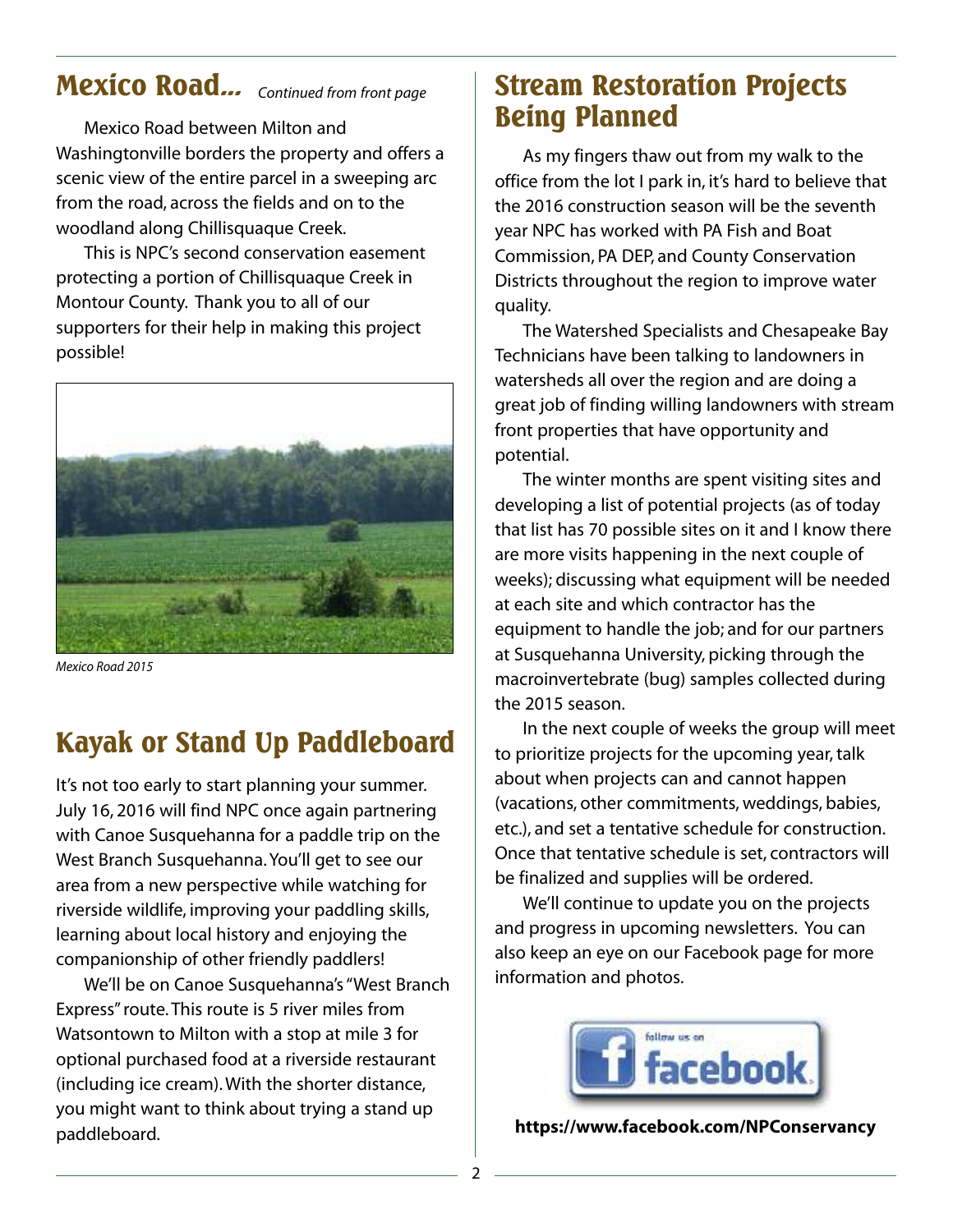## **DONATIONS & CONTRIBUTIONS • November 1, 2015 to Feburary 11, 2016**

### **MEMBERSHIPS ELK (\$5,000 +)**

George & Shirley Durrwachter

#### **BOBCAT (\$1000-\$4,999)**

Alan Viani & Jane Morgenstern Jerry & Joy Walls

## **BLACK BEAR (\$500-\$999)**

Nancy Bower Dr.Werner & Anna Martha Fetter Andrew & Elizabeth Harris Dr. Kim Herrman Walter & Trisha Nicholson James & Cheryl Redmond Gordon & Margie Shaw

### **WHITE-TAILED DEER (\$250-\$499)**

James W. & Cynthia Mengel Bower John M. Confer Adrienne Craig Brian Haas Richard Karp Laurence F. Miller Mr. & Mrs. Henry Perciballi Phyllis Wise Reynolds Ms. Ruth Rode Stephen & Christine Sleboda Bob & Becky Stoudt & Family Dick & Carolee Thatcher Whistle Pig Fishing Club

## **BLACK CHERRY (\$100-\$249)**

Karl K. Baldys Esq. & Karen M. Baldys Daniel Brennan Peter & Christie Brooks Bruce & Betty Buckle Dr. & Mrs. Robert Burns Richard & Grace Carey R.Jeffrey Coup Andra DeHart-Robbins Alison Diehl Merrill Dodge Doug & Frani Doherty Nicole Faraguna Bernette & George Fitzgerald Fitzpatrick & Lambert Ford Veryl & Linda Frye Green Packaging, Inc. Timothy & Deborah Greene Anonymous John & Karen Humphrey Ken & Marcia Johnson Mr. & Mrs. Seth Keller Rod & Sue Keller Marc Killingstad Oscar W. Knade Jr. Patricia Lane C. Fred & Judy LaVancher Lloyd Wilson Chp. 224 of Trout Unlimited Bobby Maguire Robert W. & Barbara McCullough, III Mr. & Mrs.James Meyer Virginia F.Nicholas Thom & Amie Penfield R. Bruce & Jeane Smay Drs.William & Nancy Somers

## **BLACK CHERRY**

**(Continued)** Linda Stein Drew Thompson Paul O. & Patricia Wentzler Dr. Mel & Gail Zimmerman

### **RED OAK (\$50-\$99)**

Ted & Tracey Barbour Carl & Marti Barlett Dr. & Mrs. Bruce Burns James Carey Anita Carlson Ned Coates & Gayle Peters-Coates Joyce Davis Glenn Davis John Eastlake Pamela Gass & John Hamilton Nick & Debbie Goff Jerry & Marian Haag Hardy Hansen Charles & Fay Lindrooth Paul Lumia Alan D. Lunger David & Ruth McCord Jack McKee Shawn McLaughlin Suzann & Bill Parsons Nancy Paulhamus David Pfleegor Allan & Betsy Quant John & Lana Raymond Patricia A. Reeder Charles & Margaret Wettling Woolrich Inc. Chris & Pam Young

### **SUGAR MAPLE (\$35-\$49)**

James D. & Maria C. Casale William & Cindy Ferguson Gordon Hiller Dr. & Mrs. Donald L. Oakley

### **WHITE PINE (\$25-\$34)**

Scott & Cherry Bearer Elizabeth Brown Dugan David & Carol Durrwachter Anthony & Elvira Ferraro Rep. & Mrs. Mike Hanna Harvey Katz Bob & Pat McKernan Neil Mertz Annette & Matthew Nuss Susan Post Becky Sanguedolce

### **MEMORIAL CONTRIBUTIONS**

In memory of Barbara M. Kilgus *by Tom & June Zimmerman*

### **GENERAL CONTRIBUTIONS**

In honor of Alan Viani's birthday *by Rachel Charny & Jeffrey Lee*

Stuart & Judy Olinsky

Supporting "Wood on Glass" Selectrim Corporation Lewis Lumber Products Inc.

*Thank You...to all those who continue to support the work of the Northcentral Pennsylvania Conservancy*

## **Annual Membership Meeting Set**

Mark your calendars! NPC's Annual Membership Meeting will be held on May 4, 2016 at the Holiday Inn in downtown Williamsport.

This year, three board members are rotating off and two board members are eligible to serve a second term. The members present at the meeting will elect at least three new board members.

Invitations will be mailed out in late March. Preceding the election will be socializing, beginning at 6:00pm and dinner, beginning at 6:30pm.

Reservations for this year's dinner are due April 26, 2016. The cost will be \$35.00 per person for the buffet dinner. A cash bar will be available.This year's menu features:

House Salad • Roast Beef • Roasted Turkey Mashed Potatoes • Steamed Broccoli and Cauliflower Fresh Baked Breads • Assorted Desserts Coffee,Tea and Iced Tea